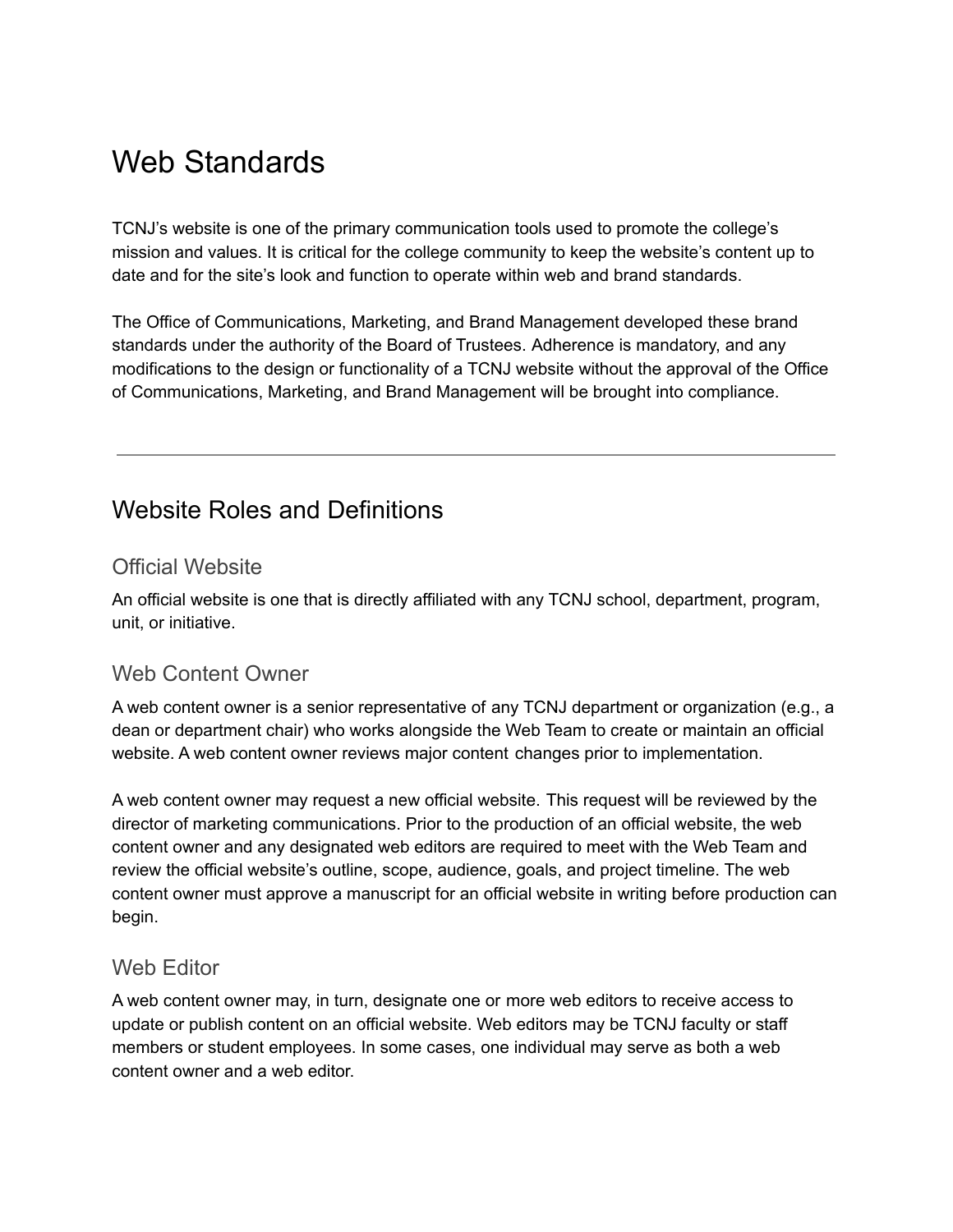All web editors must attend WordPress training and work alongside the Web Team to maintain their department's official website. Only individuals who have successfully completed WordPress training are eligible to receive official website login privileges. Failure to comply with these standards will result in the suspension of editing privileges.

### Web Team

The Web Team is the digital branch of the Office of Communications, Marketing, and Brand Management. The Web Team oversees the design, development, and maintenance of all official TCNJ websites as well as the branding of the college's digital materials.

## Web Content Management

Web content owners are responsible for creating and maintaining the content on their website. The Web Team provides training for web editors and assists with homepage changes and other requests that exceed what is considered to be simple maintenance.

## Web Editor Responsibilities

Each web content owner must designate at least one web editor to attend WordPress training and to work alongside the Web Team as the point of contact for content management.

WordPress web editor training covers the following topics:

- Roles/responsibilities of the Web Team: senior web architect, senior web designer, and web content manager
- Web standards for homepages and internal pages
- Accessibility and copyright considerations
- Post and page formatting
- Website architecture and organization
- Uploading and replacing digital documents and images

The web editor accepts responsibility for making timely updates to content on behalf of the web content owner. Standard updates are often related to:

- Event information or department deadlines
- Outdated written content
- Faculty and staff listings
- PDF or Microsoft Word documents
- Links to old or inactive surveys

Official website homepage changes or requests exceeding simple maintenance should be [sent](https://tcnj.teamdynamix.com/TDClient/1798/Portal/Requests/ServiceCatalog?CategoryID=15342) to the Web Team for review via a Team [Dynamix](https://tcnj.teamdynamix.com/TDClient/1798/Portal/Requests/ServiceCatalog?CategoryID=15342) support ticket.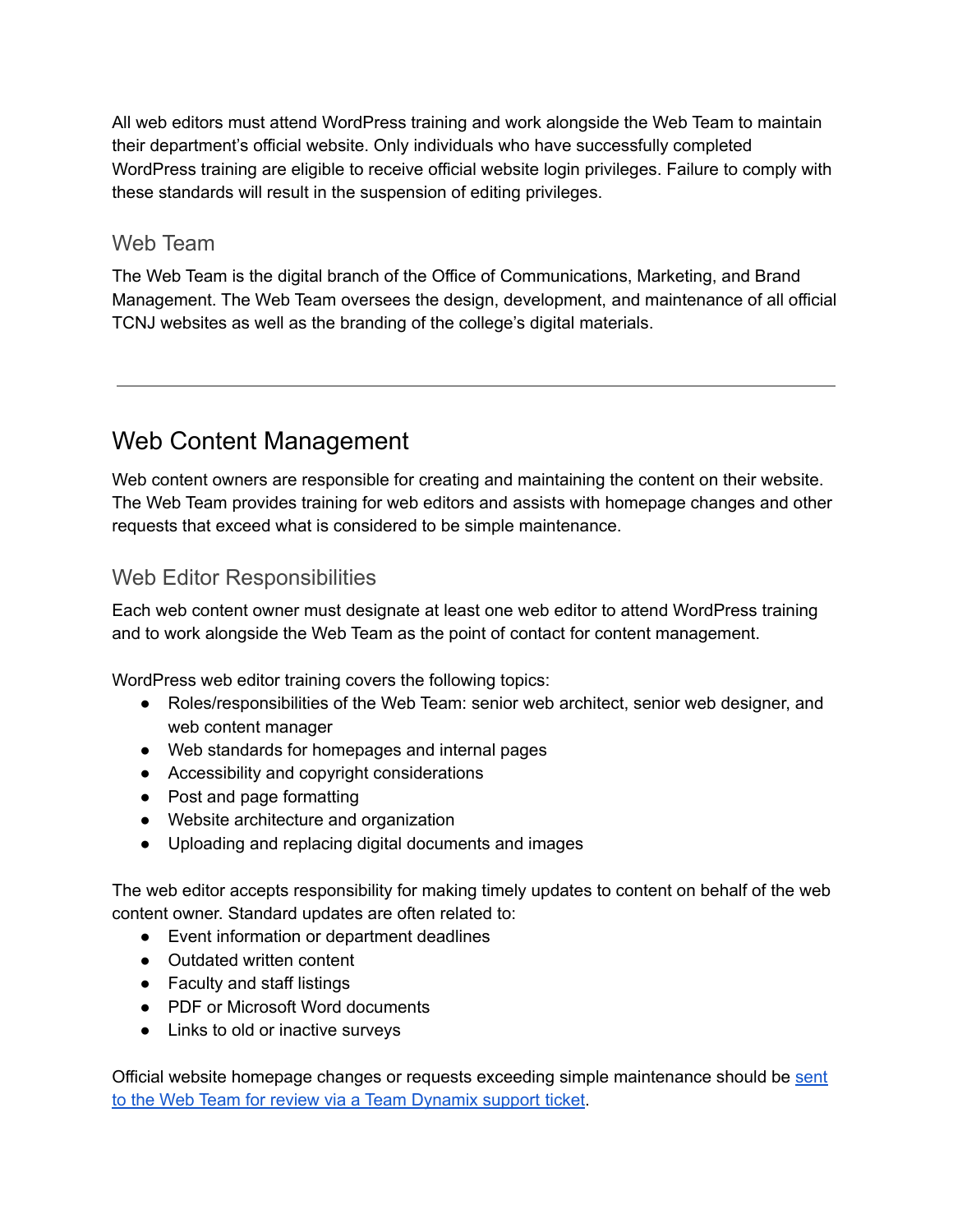General tips for content creation:

- Strive to keep content fresh, clean, accessible, and legal.
- For images and videos, use only those with appropriate copyright permissions.
- Avoid using a website or page as a bulletin board for specific departments/organizations.
	- Websites targeting an external audience should present information relevant to that audience, not display internal information relevant only to faculty or staff members.
- Provide accurate and consistent information.
- Avoid reflecting an internal organizational structure or bureaucracy.
- Write concise, well-researched, and purposeful content.
- Write meaningful and actionable link text. Avoid using generic or broad link text like "Click Here." All isolated text links and buttons should use actionable language.
	- $\circ$  Text Link Example: "See how this school is doing this great thing  $\ast$ " In this example, the whole sentence can be used as a link.
	- Button Text Examples: "Learn More," "Visit Site," "Donate Now"
	- Linking appropriate copy in a paragraph is also acceptable.

## Web Team Support

Web editors should contact the Web Team for assistance with any topics covered in training, for additional training, or for support regarding more complicated tasks (e.g., configuring menus, grids, accordions, or carousels).

Common support requests include:

- Login instructions
- Adding and removing users from a website
- Navigation menu updates
- Page formatting
- Search Engine Optimization
- Updating photography

[\[Submit](https://tcnj.teamdynamix.com/TDClient/1798/Portal/Requests/ServiceCatalog?CategoryID=15342) a ticket to the Web Team]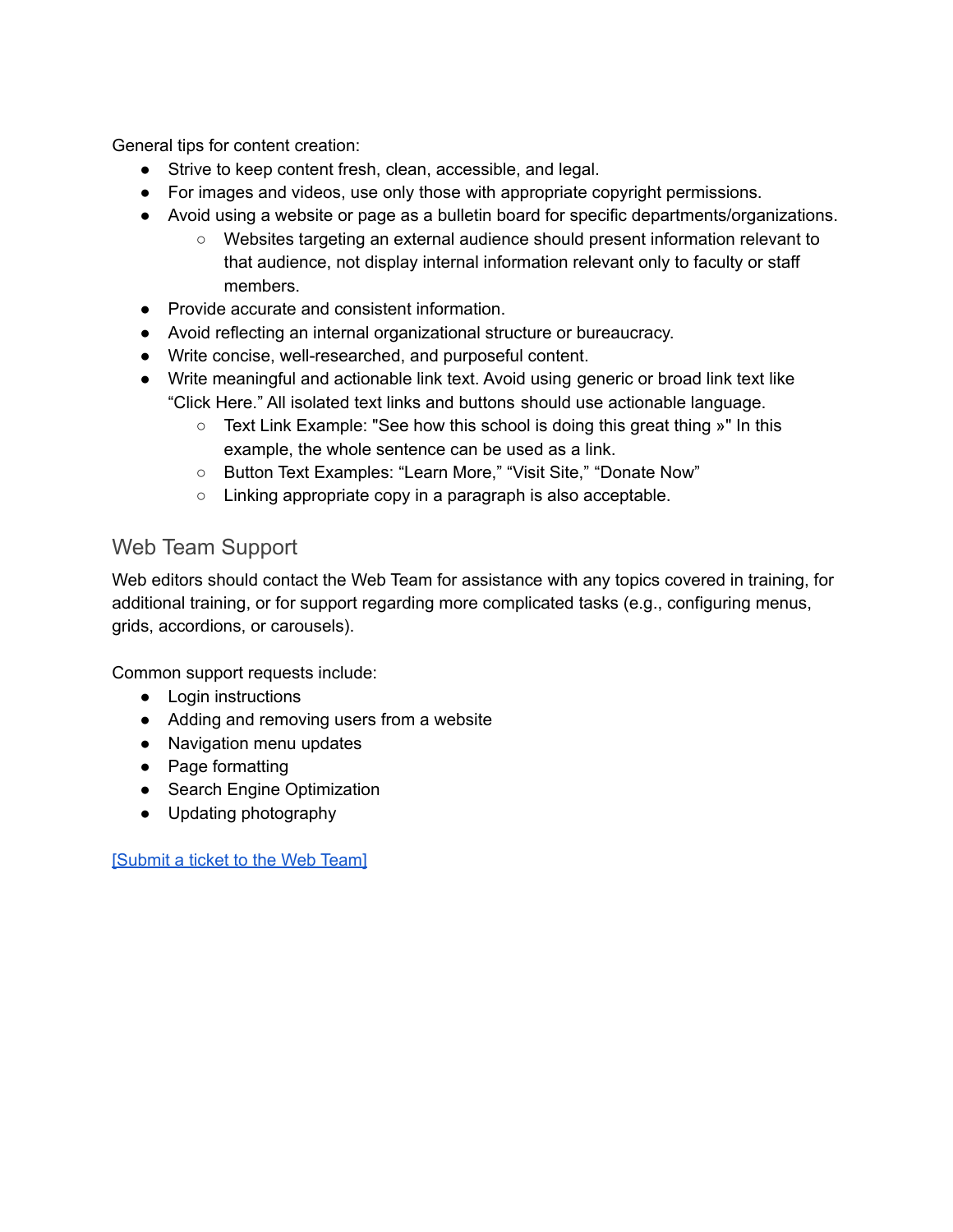### Web Support Tickets

The Web Team utilizes the TeamDynamix system to sort and service web-related support tickets. These support tickets are broken down into three categories:

#### **WordPress Support**

Submit a support ticket for both critical and non-critical website updates as well as friendly URL requests.

#### Critical Web [Requests](https://tcnj.teamdynamix.com/TDClient/1798/Portal/Requests/ServiceDet?ID=42192) »

Report a crashed or partially loading website, broken homepage formatting, or inaccurate content of a critical nature (e.g., a potential legal or copyright issue).

*The Web Team will begin troubleshooting ASAP, typically within the same business day.*

#### Web [Edits/Navigation](https://tcnj.teamdynamix.com/TDClient/1798/Portal/Requests/ServiceDet?ID=42193) and Photo Updates »

Request edits to your site's homepage, navigation menu, or icons, or replace a photo. Rename an existing website or request a friendly URL.

*We will prioritize these requests and typically respond within two business days. Substantial photo research or information architecture changes may result in a new project with a separate timeline to be agreed upon by the Web Team and the web content owner.*

#### **Web [Content](https://tcnj.teamdynamix.com/TDClient/1798/Portal/Requests/ServiceDet?ID=42194) Editor Access**

Request the addition or removal of site access for individual web content editor accounts.

*TCNJ web content owners and web editors can request access changes with prior supervisory approval. New web content owners or web editors are required to attend WordPress training before being granted access.*

#### **New Site or [Redesign](https://tcnj.teamdynamix.com/TDClient/1798/Portal/Requests/ServiceDet?ID=42196)**

Request a new WordPress site or a site redesign (limited to TCNJ administrative offices, academic programs, faculty/staff members, and recognized student groups).

*TCNJ web content owners and web editors acting on behalf of web content owners may request a site. The Web Team will select the appropriate website theme.*

[\[Submit](https://tcnj.teamdynamix.com/TDClient/1798/Portal/Requests/ServiceCatalog?CategoryID=15342) a ticket to the Web Team]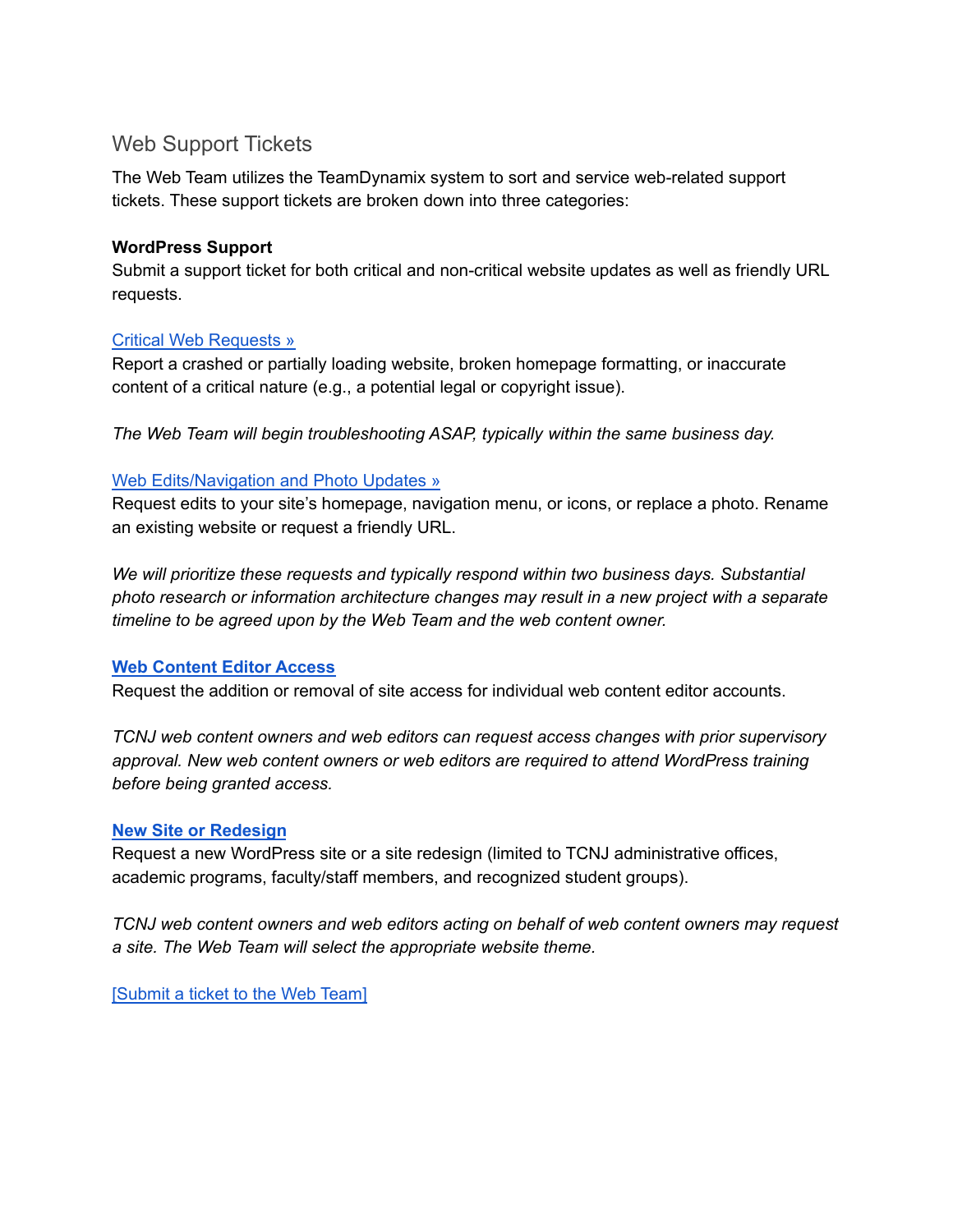## Web Architecture

The senior web architect collaborates with web content owners and web editors to develop a web architecture that is both user-friendly and in line with best practices established for global navigation. This web architecture is based on the initial written content provided by the web content owner and is designed to scale with minor content changes and additions. If there are significant additions to this content, the web architecture may need to be revised.

Once a site has been developed, it may not contain empty placeholder pages or pages with incomplete sections. These pages will either be made private until the content is complete or removed if they are no longer needed. Incomplete page content often causes issues with Search Engine Optimization and may negatively affect the user experience.

## Web Design

The senior web designer collaborates with the Web Team to design modules and elements included in web themes and also makes photo and graphic selections for homepages and internal pages for some websites.

## Web Accessibility Standards

Any official TCNJ website must be accessible by all users, including those with disabilities; this is mandatory. While doing so is a requirement of the Americans with Disabilities Act, it's also simply good practice for web development.

The Web Content Accessibility Guidelines (WCAG) provide a single, shared standard that meets the needs of individuals, organizations, and governments both nationally and internationally. They explain how to make web content — including text, images, and sounds more accessible to people with disabilities.

#### Read the latest Web Content [Accessibility](https://www.w3.org/WAI/intro/wcag) Guidelines.

Additionally, editors should follow a few simple best practices when creating pages.

- Use headings (e.g. H2, H3, H4), bullets, numbered lists, horizontal dividers, etc.
- Use alt tags and image titles to improve the accessibility of your website for those with poor vision or screen reader devices.

### Copyright and Legal Concerns

Websites featuring problematic, copyrighted materials can and should be reported to the Web Team by any TCNJ user. These issues will be prioritized above other projects.

Do not use photos directly copied from a Google Image Search without researching that photo's copyright status.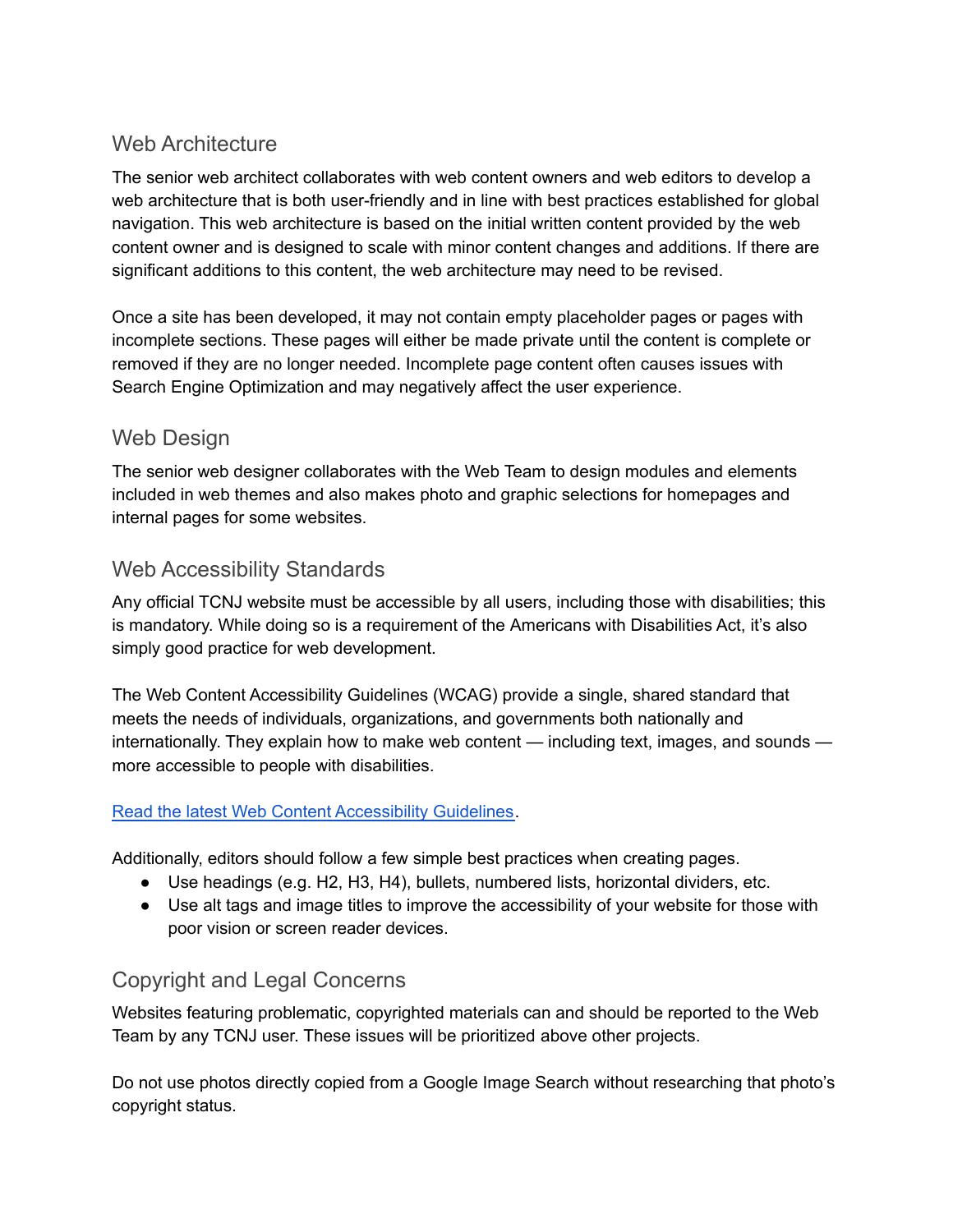To search for an image by copyright usage rights, [proceed](https://www.google.com/imghp?hl=en) with a Google Image Search, then click "Tools > Usage Rights." Even if an image appears under the category "Labeled for reuse," proceed to that image's URL for a more detailed description of the photo's usage rights.

## Brand Standards and Web Themes

All TCNJ schools, departments, offices, centers, units, programs, and initiatives are required to build their official websites using both the college's official web themes and its chosen enterprise-level content management system, WordPress. Exceptions require a valid business reason in addition to the approval of the Office of Communications, Marketing, and Brand Management.

Any official website that does not follow the college's brand standards will be designated as a noncompliant website and be brought into compliance following internal procedures. The entire site or certain pages within the site may be taken offline while the Web Team performs an audit.

General brand standards:

- Do not add your unit's logo on any pages.
- Do not override the styles (i.e., change colors or sizes) in the master style sheet. Use only HTML elements (e.g., heading 1-4, bullets, numbered lists) for markup.
- Make sure page formatting is mobile friendly.

For more information, consult TCNJ's Graphic Identity [Standards](https://brand.tcnj.edu) Guide.

## Developing a New or Redesigned Website

Once an official website has been approved by the web content owner, the Web Team will schedule a project kickoff meeting to:

- Decide upon the scope of the website or project
- Determine the responsibilities and duties of each group member
- Identify the appropriate web theme and structure
- Evaluate the current written content
- Review any relevant media and/or graphics

The Web Team will determine the appropriate theme for each official website. [Learn](#page-10-0) more about TCNJ theme [options.](#page-10-0)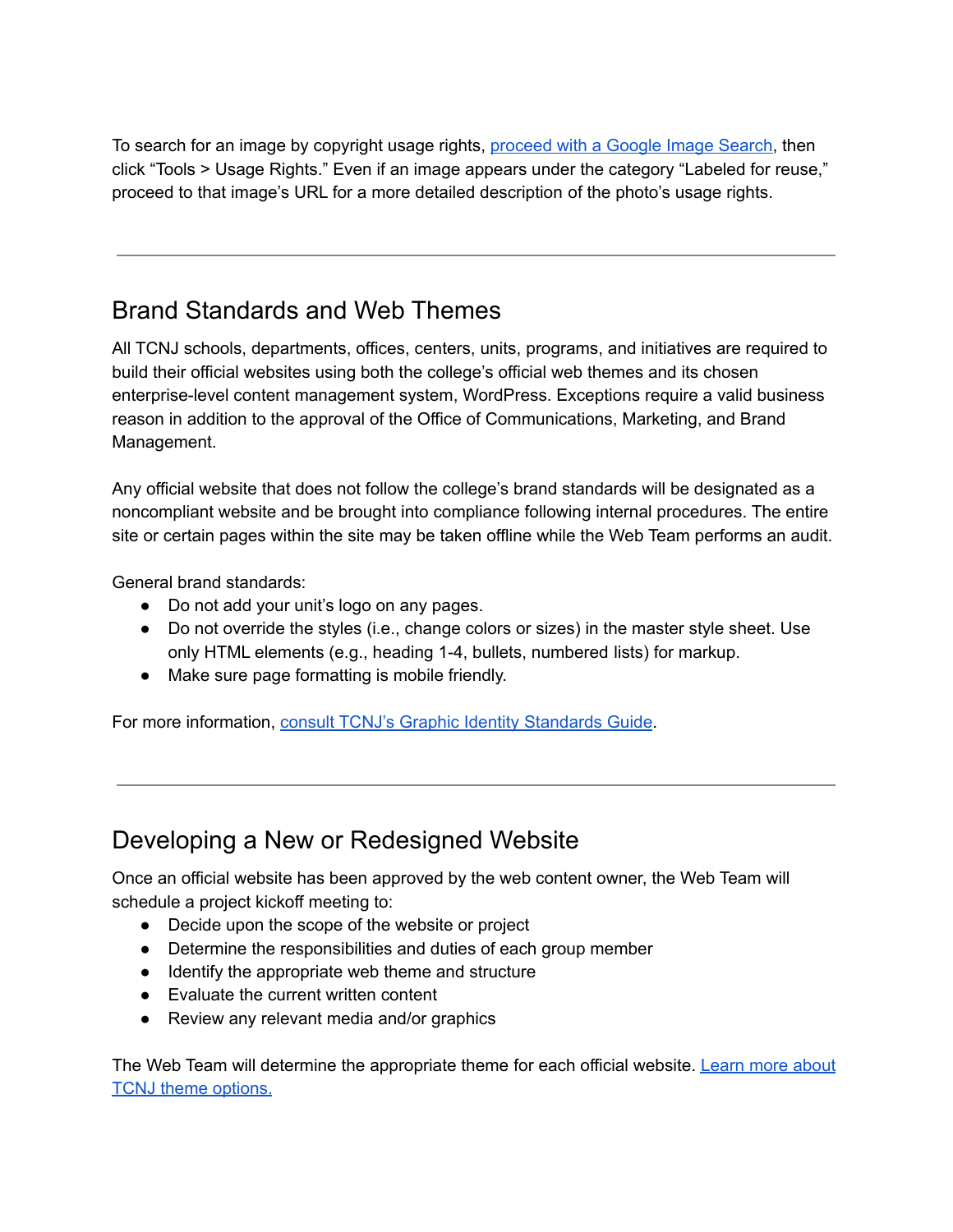The Web Team will work to satisfy all reasonable time frames, prioritizing efforts based on the following considerations:

- Alignment with TCNJ's strategic priorities
- Target audience
- Objectives and goals
- Time frame and scope of work

Web content owners interested in requesting a new or redesigned website should [submit](https://tcnj.teamdynamix.com/TDClient/1798/Portal/Requests/ServiceDet?ID=42196) a ticket for **New Site or [Redesign](https://tcnj.teamdynamix.com/TDClient/1798/Portal/Requests/ServiceDet?ID=42196)**.

## Photography Usage and Specifications

Any photos used on official TCNJ websites, whether taken as new or repurposed from existing photography, must meet the following requirements:

- The resolution must be set at a minimum of 72 DPI.
- Photography must be clear and well lit. Blurry and/or grainy photos are not acceptable.
- Professional photography or photography taken with a higher-quality camera is preferred.
- Smartphone photos are generally of insufficient quality.

## Requesting Existing Photography

The images taken by TCNJ's Photography Team are an essential means through which to share our beautiful campus, vibrant student life, and engaged classrooms with prospective students and others. The Office of Communications, Marketing, and Brand Management stores and organizes the college's existing photography in Canto, a digital photo and video repository.

Web content owners or web editors can request photo updates by [submitting](https://tcnj.teamdynamix.com/TDClient/1798/Portal/Requests/ServiceDet?ID=42193) a ticket for **Web Edits / [Navigation](https://tcnj.teamdynamix.com/TDClient/1798/Portal/Requests/ServiceDet?ID=42193) and Photo Updates**.

Photography Resolution and Specs

#### Homepage Features (1920px x 1080px)

Only TCNJ's Web Team has access to post photos to the main TCNJ [homepage.](https://tcnj.edu) These images are carefully evaluated as part of an editorial content strategy to highlight stories about remarkable events, people, initiatives, and more within the TCNJ community.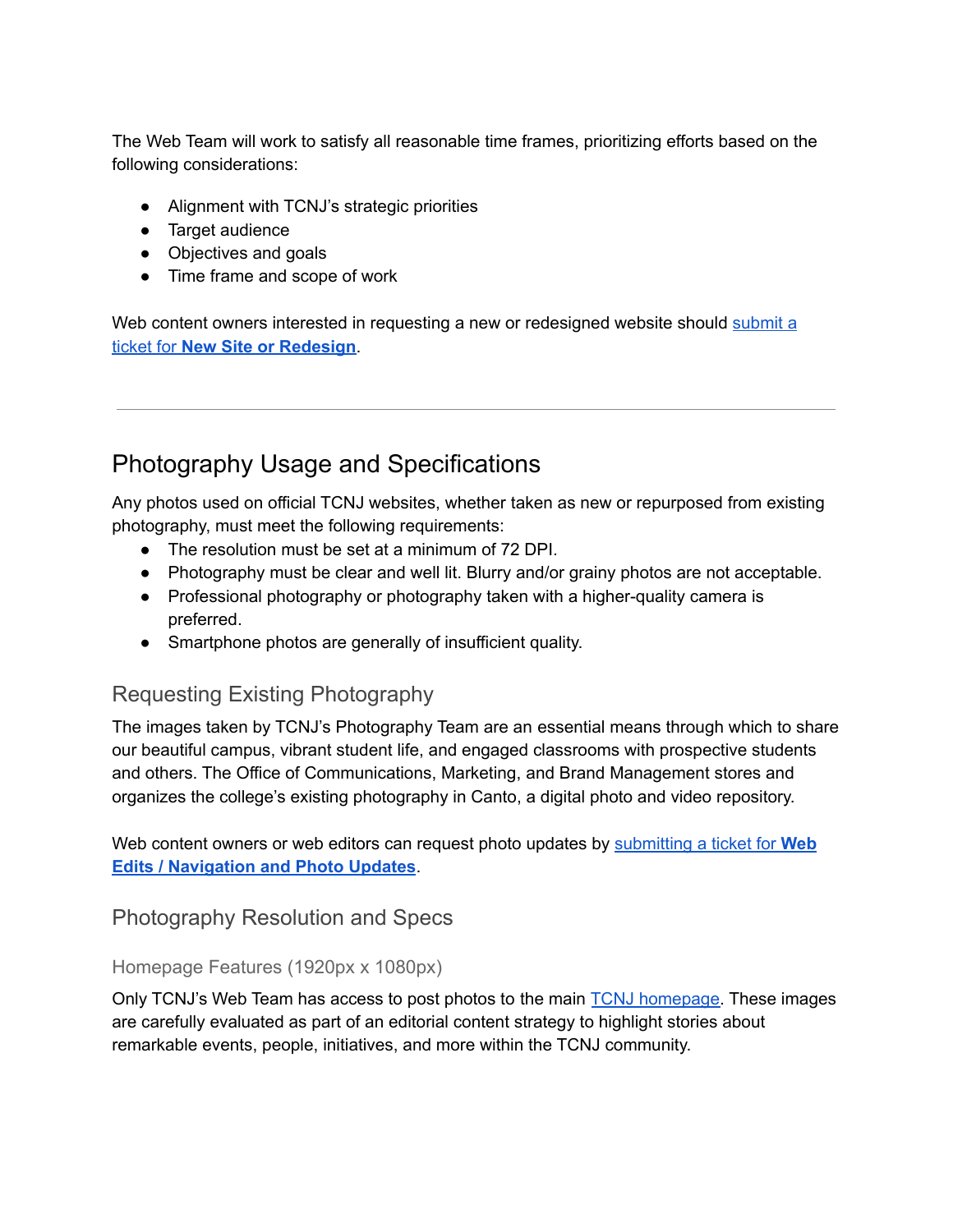Most homepage features are published in tandem with a TCNJ news story aimed at appealing to the college's external audience. If you are interested in developing news stories for this audience, contact the Office of [Communications,](https://news.tcnj.edu/contact/) Marketing, and Brand Management.

See the homepage banner image example below:



Earn your Master of Business Administration LEARNMORE »

#### Billboard Photos (1920px x 800px)

Certain web themes feature a billboard photo for marketing and/or recruitment purposes on the homepage. are selected by the Web Theme.

Web content owners or web editors can request photo updates by [submitting](https://tcnj.teamdynamix.com/TDClient/1798/Portal/Requests/ServiceDet?ID=42193) a ticket for **Web [Edits/Navigation](https://tcnj.teamdynamix.com/TDClient/1798/Portal/Requests/ServiceDet?ID=42193) and Photo Updates**.

Three-Up Photography Block (Recommended Minimum Resolution: 640px x 427px)

Some web themes feature a home page layout with three photographs and marketing copy. These marketing/recruitment photos are selected by the Web Team.

Web content owners or web editors can request photo and copy updates by [submitting](https://tcnj.teamdynamix.com/TDClient/1798/Portal/Requests/ServiceDet?ID=42193) a ticket for **Web Edits / [Navigation](https://tcnj.teamdynamix.com/TDClient/1798/Portal/Requests/ServiceDet?ID=42193) and Photo Updates**.

See the sample module below from the School of the Arts and [Communication](https://artscomm.tcnj.edu) homepage: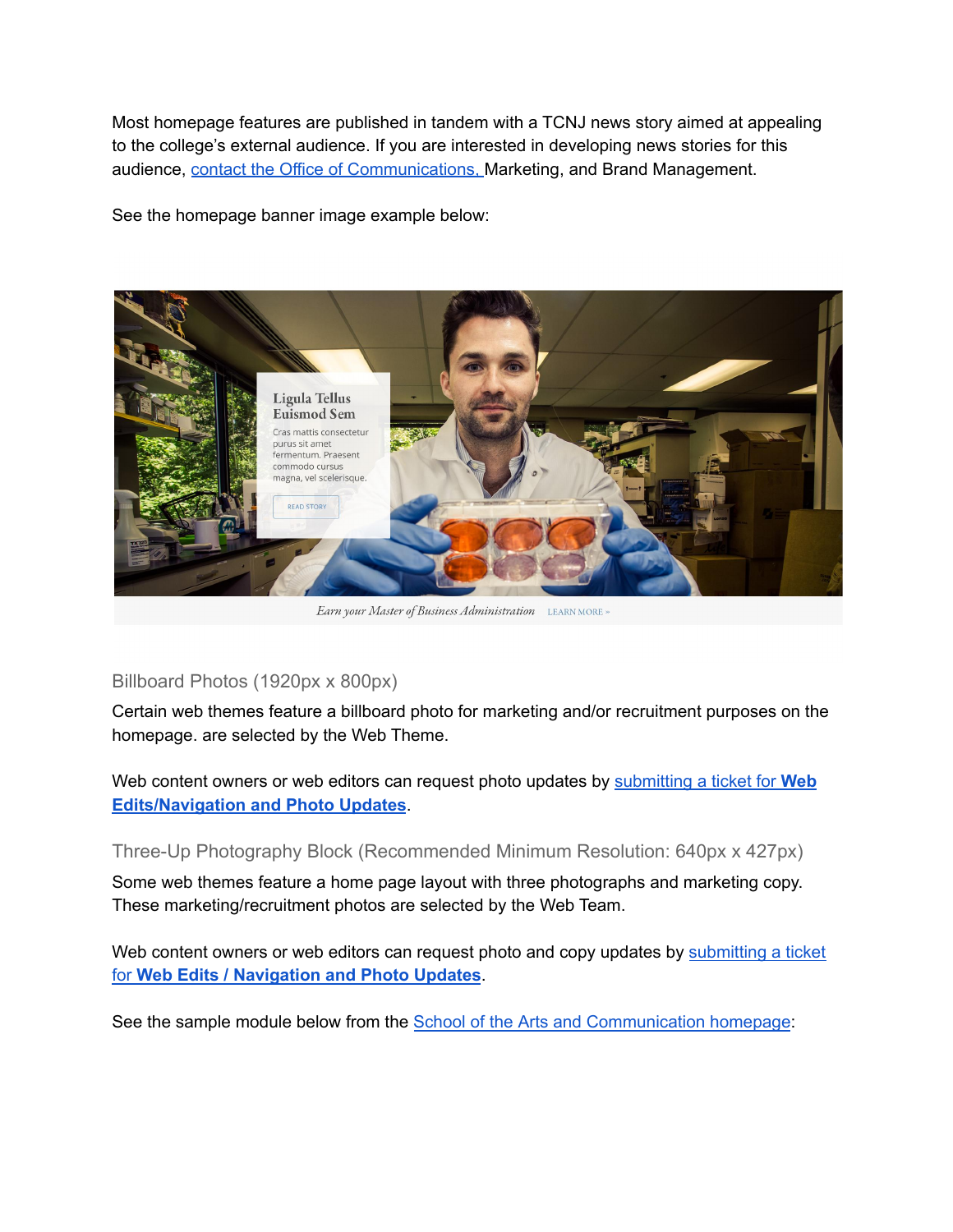# **Outcomes**

The value of a TCNJ education is reflected in the success of our graduates. They are accepted into top graduate and professional schools and enjoy successful careers in global communication and arts environments. The success of our alumni is grounded in their understanding that the value of creativity lies in its positive impact on others.



**INVENTIVE CAREERS** 

Our grads forge unique and fulfilling career paths-from music exec, to art liaison to media planner.



**INTERNSHIPS** 

Students gain invaluable, handson experience with gigs in broadcast, communications, fine arts and beyond.



CONNECTIONS

TCNJ has a vibrant network of well-placed alumni who look forward to supporting a new generation of innovators.

News Post Featured Image (Recommended Minimum Resolution: 640px x 427px)

Every news post on an internal TCNJ website should have either a featured image highlighting a key person or location mentioned in the story or relate directly to the story's content.

The dimensions of feature images are dependent on the web theme. Some web themes have circular featured images that are automatically cropped and require the main subject to be positioned in the center of the frame.

View detailed [directions](https://wordpress.tcnj.edu/2020/08/15/wordpress-training-creating-a-post/) on creating a news post and adding a featured image.

Plugin and WordPress Theme Processes

[See [Google](https://docs.google.com/document/d/1ch-Qu-uApltPGIh-lgQNTOW78K4d-41c_J97rNxFqjw/edit) Doc]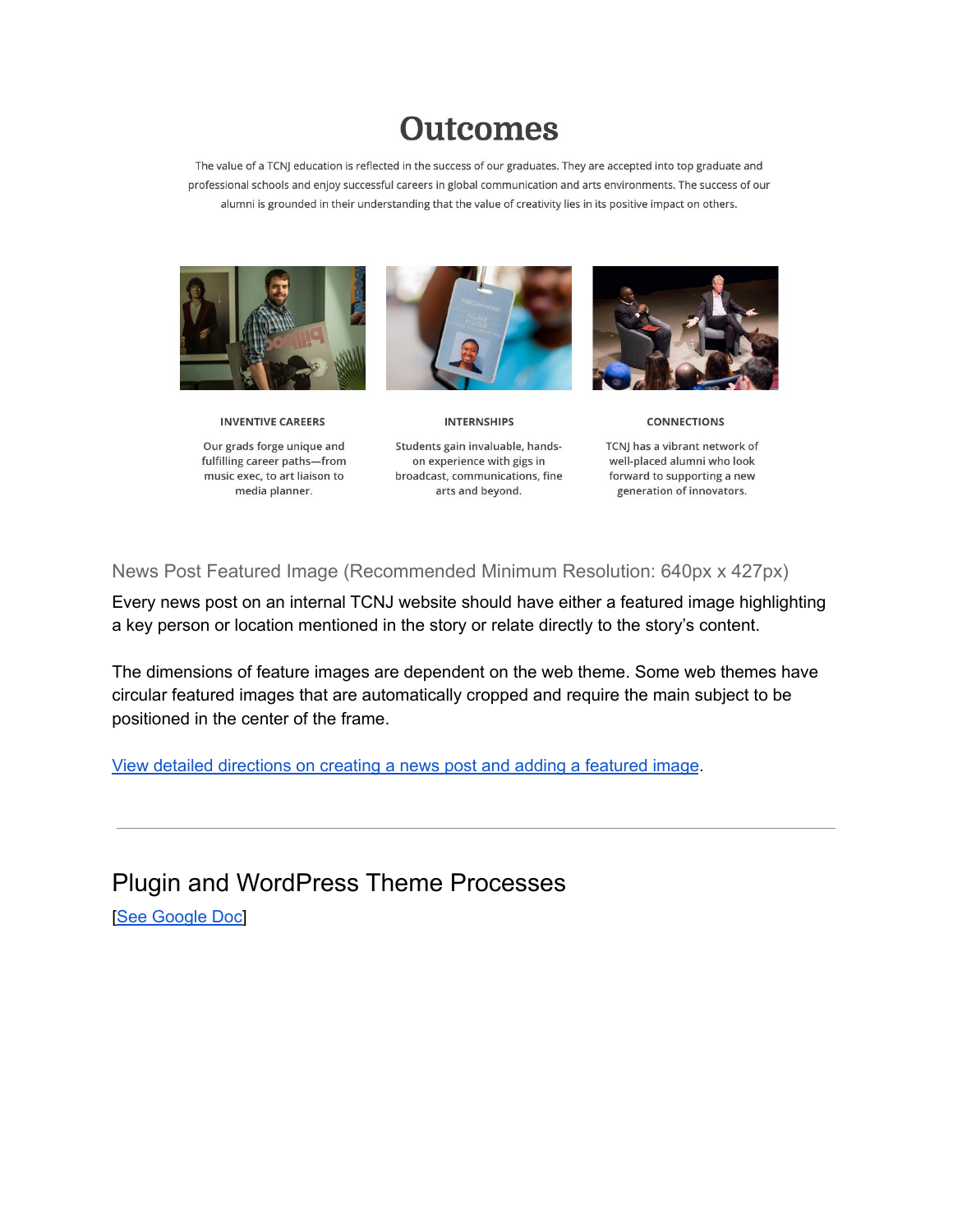## Official Website Disputes and Resolutions

## Noncompliant Websites

TCNJ's official websites are designed to best appeal to our target audiences while maintaining compliance with the college's brand and web standards.

Efforts to develop an official website without partnering with the Web Team can, despite best efforts,result in noncompliant websites, which can inadvertently communicate a lack of professionalism in addition to adversely affecting marketing and recruitment efforts.

Noncompliant websites:

- Are designed using an unassigned or unapproved page layout
- Include empty or placeholder pages along with incomplete sections of pages
- Feature unapproved website functionality or navigation structure
- Create duplicate pages that mirror the content of an existing approved website
- Misuse the TCNJ brand or logo

If the Office of Communications, Marketing, and Brand Management determines that a website is no longer brand compliant, the Web Team will perform an audit and detail any issues for the web content owner and web editor.

#### **This review will cover:**

- 1. TCNJ's graphic identity standards
- 2. TCNJ's editorial style
- 3. Information architecture, website organization, and navigation
- 4. User access
- 5. Broken links and outdated content
- 6. Best practices for Search Engine Optimization

#### Compliance Issue Resolution

If any compliance issues are found, the Web Team will provide the web editor and the web content owner with a list of the issues that need to be addressed. A follow-up meeting can be scheduled for clarification. Web editors will have two to four weeks (depending on external factors) to make any revisions needed to make a problematic site brand compliant.